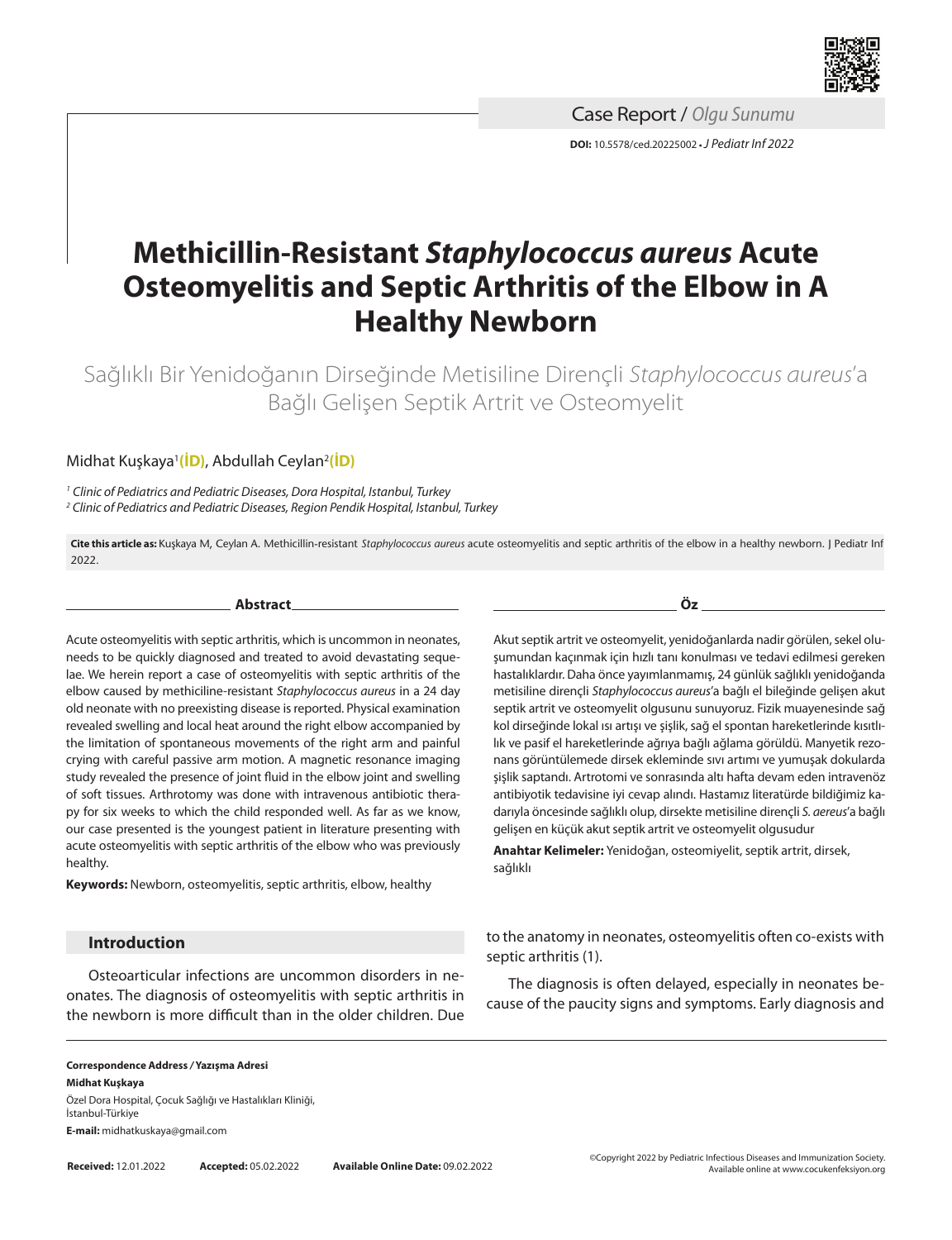proper treatment are essential to obtain good outcomes and avoid sequel. The most common causative organism is *Staphylococcus aureus*. Most of the cases result from hematogenous spread and typically occur in the metaphysis of long bones of lower extremities. (80%) Sites less commonly affected include the upper limbs, such as the shoulder and elbow (2,3). Moreover, osteoarthritis of the elbow in neonates is an extremely rare condition. The incidence is approximately 6% of all neonatal admissions (4). A complicated vaginal delivery, artery or vein umbilical catheterization, skin infection, urinary tract infections and transplacental infection have been described as risk factors (2). This case report presents a patient who had no such history.

Osteoarthritis of the elbow joint is rare, with few cases having been reported in the literature. Herein, we report a unique case of acute osteomyelitis and septic arthritis of the elbow caused by *S. aureus* infection in a neonate with no risk factors, who was previously healthy. A high index of suspicion and early diagnosis in this case has ensured excellent treatment outcome in this patient.

## **Case Report**

A 24 day old, previously healthy male patient admitted to the Emergency Clinic of Cerrahpaşa Medical Faculty Hospital with following complaints: restlessness, decreased strength and movement in right arm and hand, inability to feed, weight loss and vomiting. On physical examination his weight was 3600 gr (11% weight loss). His laboratory findings were: C-reactive protein (CRP): 8 mg/L (upper limit 0.5 mg/L), blood urea: 110 mg/dL. After the primary assessment, he was referred to our neonatal intensive care unit (NICU) for further evaluation and treatment. The baby was delivered by elective C-section at 38 weeks gestation after a normal pregnancy to non-consanguineous parents. He was the second child of a 28 year old mother who had an uncomplicated pregnancy with no perinatal risk factors. The patient weighed 4040 g (75 p) at birth, length 52 cm (75 p), head circumference 34 cm (50 p). Apgar-scores were 8 and 9 after, respectively, 1 and 5 minutes.The physical examination on admission revealed arterial blood pressure of 65/30 mmHg, respiratory rate of 60-70/min, and body temperature of 36.4°C, oxygen saturation was 95- 99%, heart rate of 140/min, heart was rhythmic and there was no additional sound or murmur. His liver and spleen were palpated 2-3 cm and 9-10 cm below the costae, respectively. He had a poor suck. Physical examination revealed swelling and local heat around the right elbow accompanied by the limitation of spontaneous movements of the right arm and painful crying with careful passive arm motion. Moro reflex was absent on the affected side. The other physical examinations were in normal limit.

Initial laboratory evaluaton reveals the following values : Blood urea: 110 mg/dL (5-50 mg/ dL), creatinine 0.78 mg/dL (normal value), CRP: 98 mg/L (0-10 mg/L), white blood cells (WBC): 23200/mm<sup>3</sup>, hemoglobin (Hb): 10.5 gr/dL, hematocrit (Hct): 29.3%, alanine aminotransferase (ALT):205 IU/L, aspartate aminotransferase (AST): 135 IU/L, sodium: 132 mmol/L, blood gas: normal. Other laboratory results were normal.

A plain X-Ray of the abdomen in erect posture showed gas shadow, but no other pathological findings were revealed. On the complete abdominal ultrasound (US) a hepatosplenomegaly and a small liver hemangioma were detected. Transfontanelle ultrasonography was normal.

On the first day of hospitalization, the infant received empirical antibiotic therapy with ampicillin and cefotaxime for neonatal sepsis. The patient was tachypneic and he required supplemental oxygen via oxygen hood at 4 L/min oxygen for 24 hours. He was managed with intravenous fluid therapy to correct dehydration. The patient was then referred for an orthopaedic consultation. Orhtopedical examination revealed weakness of the right biceps and elbow flexors/extensors, diminished biceps reflexes on the right and the absence of Moro reflex in the right hand. After neurological consultation, the patient was referred for physiotherapy treatment.

The echocardiography showed normal except for the presence of the PFO (diameter 2 mm).

Blood cultures collected soon after admission were flagged as positive with methicillin-resistant *S. aureus* (MRSA). Therefore, his antibiotic therapy including ampicillin and cefotaxime was changed to vancomycin and cefotaxime.

On day 3, his tachypnea disappeared completely. On the same day, laboratory data included a CRP level of 54 mg/L, blood urea level of 40 mg/dL. Additionally, the sucking reflexes were recovered. The baby fed 8 x per day with 30-35 ml of breast milk. He showed a good response along with some weight gain (3750 gr). The levels of ALT/AST were decreased as 141 U/L, 81 U/L, respectively.

On the 10<sup>th</sup> day of admission, the blood tests showed: CRP: 47.5 mg/L, ALT: 50 U/L, AST: 35 U/L. However, limitation of active and passive movement, swelling, hotness, redness, tenderness of the right elbow persisted after two weeks of treatment and his CRP level was elevated as 87 mg/L. Thereupon, radiograph and magnetic resonant imaging (MRI) were performed at day 14 from intensive care unit hospitalization for the patient. Plain radiographs showed a thick, smooth periosteal reaction in the distal humerus and proximal ulna (Figure 1).

The radiograph of the affected side revealed joint space widening due to localized soft tissue oedema, intraarticular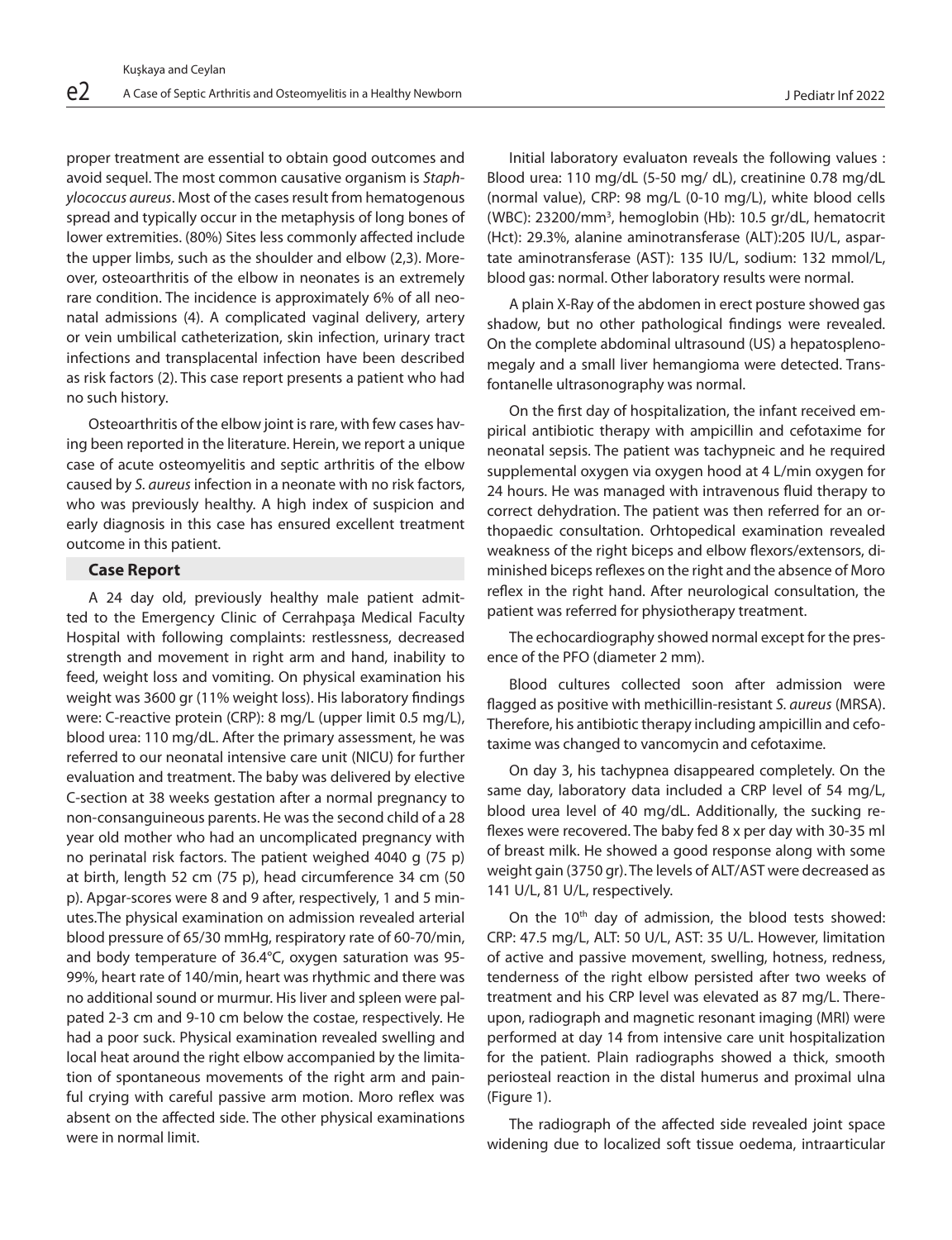

**Figure 1.** Plain radiograph of the right arm.

Plain radiograph shows joint space widening due to localized soft tissue oedema, intra articular accumulation of fluid. Soft tissue swelling around elbow joint due to synovial thickening was noted.

accumulation of fluid. Soft tissue swelling around the elbow joint due to synovial thickening was noted. There was smooth periosteal reaction in the anterior compartment of the muscle of the right arm (Figure 1). On MRI we found signs of osteomyelitis of the right distal humerus accompanying arthritis of the elbow joint, and there was also a high signal intensity of the soft tissue at the point of contact (Figure 2a-2b). Contrast-enhanced MRI of the elbow demonstrated contrast enhancement of the medullary bone marrow, oedema of the anterior right arm, thickening of synovial structures and marked high signal intensity in the soft tissue adjacent (Figure 3a-3b). However, the brachioradialis muscle was not affected.

On contrast-enhanced T1-weighted MR image, metaphyseal irregularity and periosteal reaction of the radius, ulna and humerus were identified. MRI also revealed multiple lymph nodes on the medial aspect of the right elbow; the largest one measured 6 mm. The largest lymph node in the right axilla, was measured around 2 cm. The findings suggested the diagnosis was septic arthritis with associated osteomyelitis and inflammatory changes in the soft tissues. In addition, coronal contrast-enhanced T1-weighted MR image of the elbow demonstrated a joint effusion, and spread of inflammation with a fluid collection in the adjacent muscles (Figure 3a-3b). A concern for acute compartment syndrome was raised.

After consultation with pediatric orthopedics, the patient was scheduled for an urgent right elbow arthrotomy and



**Figure 2.** MRI of the right elbow (coronal section) shows a joint effusion, oedema of the anterior right arm, thickening of synovial structures and marked high signal intensity in the soft tissue adjacent. Periosteal reaction described in osteomyelitis seen on magnetic resonance imaging (MRI). **A.** Coronal T2 fat sat view, **B.** Coronal STIR image.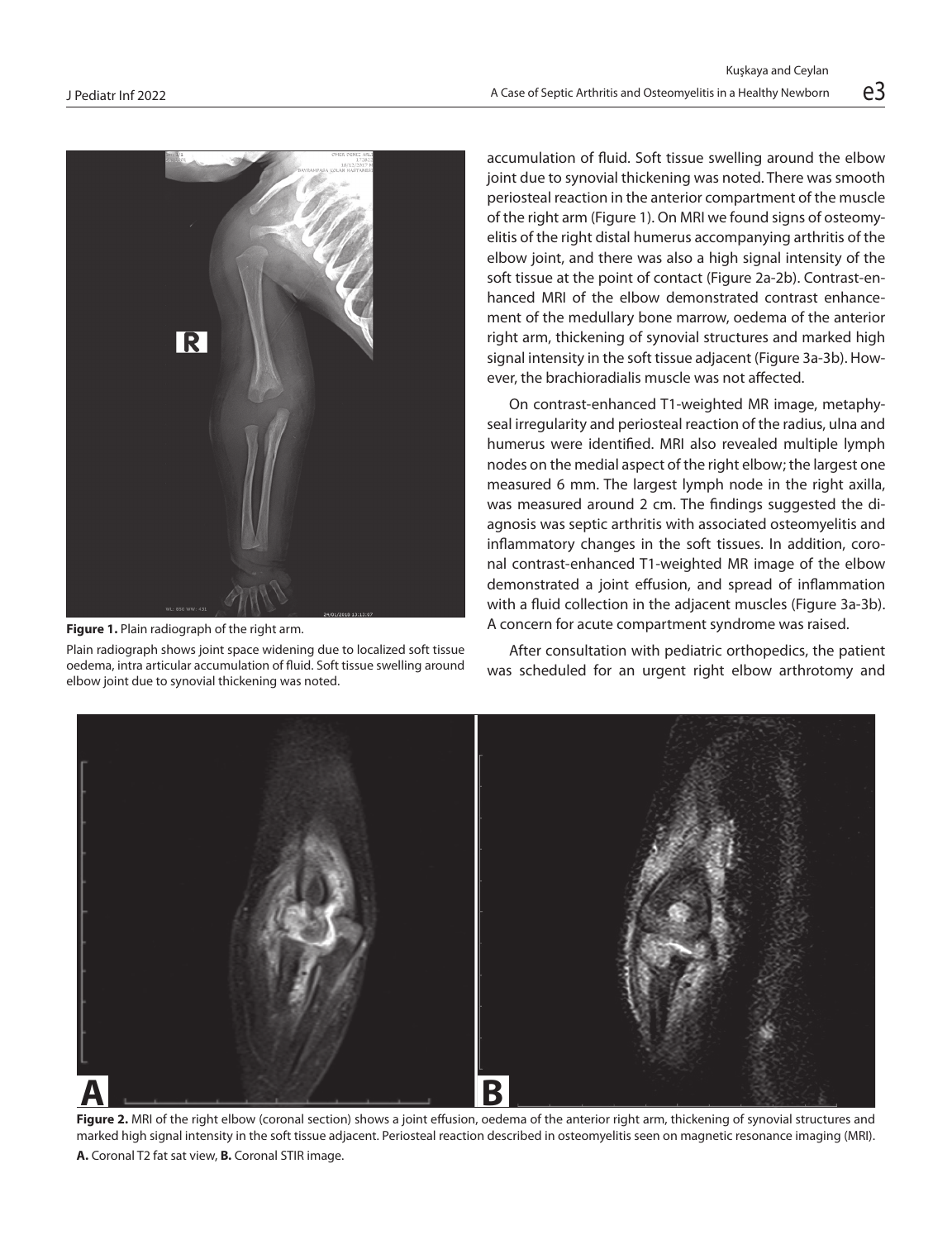

**Figure 3.** MRI-Elbow Joint (Contrasted) shows a joint effusion, contrast enhancement of the medullary bone marrow and spread of inflammation with a fluid collection in the adjacent muscles. **A.** Coronal T1-weighted fat-sat contrast-enhanced, **B.** Axial T1-weighted fat-sat contrast enhanced.

drainage. He was taken to the operating room and placed under general anesthesia. A lateral arthrotomy of the right elbow was performed and the elbow joint was throughly washed out with 1 L of isotonic saline solution, and the fluid was running clear. After incision of the capsule samples were taken of the synovial fluid for microscopy and culture. The incision was closed and the patient left the operating room with a drain on his right elbow. He was followed up in the intensive care unit (NICU). As a result, treatment with vancomycin and cefotaxime was continued for total six weeks. The patient responded well to antibiotic therapy. On the 3<sup>rd</sup> week after admission, the patient's CRP level decreased. At discharge CRP was within normal range. Synovial inflammation and effusion also decreased on MRI. Blood and urine culture showed no growth. Liver function tests and other biochemistry results were normal. The patient was achieved successful treatment and discharged from hospital with no sequel, and will be followed up in the outpatient clinic. He also was well in clinic with normal arm movements and the Moro reflex of right hand was significantly improved.

# **Discussion**

Osteoarticular infections in the neonatal period are uncommon. Although acute osteomyelitis with septic arthritis is rare in neonates, it might result in severe sequelae such as joint destruction and disturbances in bone growth if it is not diagnosed and treated early (5). Neonates are relatively immunocompromised due to their immature immune system,

and are susceptible to osteoarticular infections. Osteomyelitis with septic arthritis in the neonate is a complex pathology, with non-specic symptoms. Compared to older children, there are fewer clinical signs and the diagnosis of osteomyelitis and arthritis may therefore be harder to make (5). The most common consistent finding is absence of spontaneous movements of the involved limb (pseudoparalysis) (6). Common clinical presentations of elbow osteoarthritis in 77 neonates were reported as were pain (90%), motor disability (96%), tenderness (75%), and erythema (45%) (7). Indeed, in our patient, the most impressive signs that led us to a diagnosis were a swelling of the right elbow, tenderness, pseudoparalysis and pain during passive movements.

Most of the cases result from hematogenous spread and typically occur in the metaphysis of long bones of lower extremities. (80%) Sites less commonly affected include the upper limbs, such as the shoulder and elbow.

To our knowledge, the report of osteomyelitis with septic arthritis of the elbow in a healthy neonate is very rare. There have been singularly few cases of neonatal osteomyelitis with septic arthritis of the elbow reported in literature. A retroperspective chart review of 77 neonatal patients with osteoarthritis by Berberian et al. in 2010 demonstrated only six cases of osteoarthritis of the elbow (4).

Somford et al. in 2015 reported a case of osteomyelitis with arthritis of the right ankle and the left elbow joint in a 26 weeks premature neonate (8).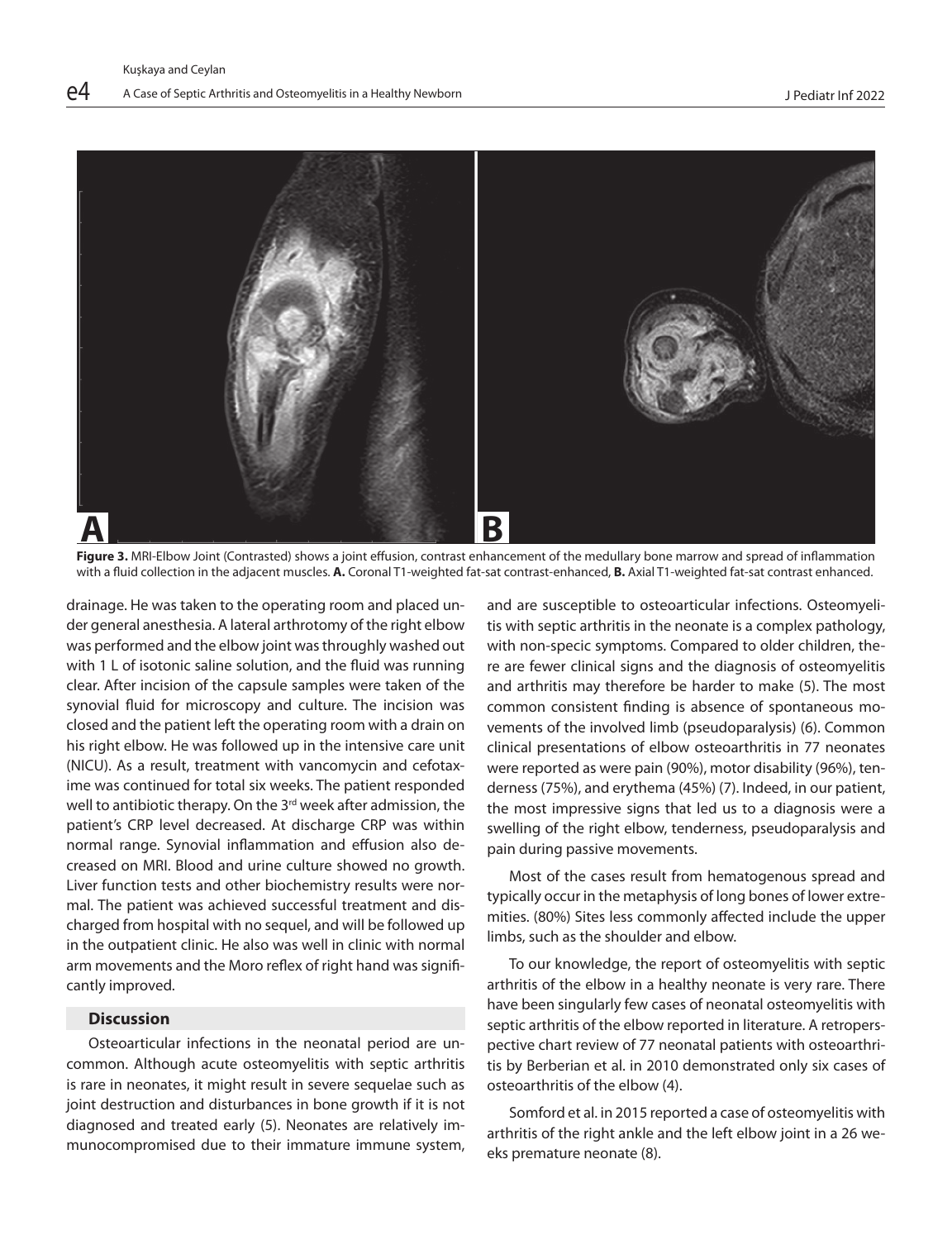Hass et al. in 2014 reported a case of septic arthritis of the elbow in a nine month-old girl due to *S. aureus* (9).

The children in these studies had an underlying disease and risk factors to make them susceptible to infection, whereas in the current report, no associated pathology was identified.

Abdullah Saleh Al Nafeesah in 2015 published a case of *Salmonella* septic arthritis of the elbow in a healthy 11 month old female infant due to nontyphoidal *Salmonella* successfully treated with surgical drainage (10).

As far as we know, our case presented is the youngest patient in literature presenting with osteoarthritis of the elbow who was previously healthy.

A complicated vaginal delivery, artery or vein umbilical catheterization, skin infection, urinary tract infections and transplacental infection, preterm birth have been described as risk factors. This case report presents a patient who had no such history.

It has been reported that the most frequently isolated organism in neonates with osteomyelitis is *S. aureus* (SA). When it comes to septic arthritis, the most common causative organisms are *S. aureus*, group B *streptococcus*, coagulase-negative *staphylococci*, gram-negative *bacilli* (2,3). *Kingella kingae* is also an infrequent cause of septic arthritis, particularly during childhood (3). In agreement with the literature, *S. aureus* was grown in blood culture in our patient.

In a review of more than 300 cases with neonatal osteomyelitis, the male newborns were predominated over the female ones (11,12).

Osteomyelitis often co-exists with septic arthritis in more than half of neonates as a result of a unique vascular anatomy characterized by the presence of vascular connections between the metaphysis and the epiphysis. Early diagnosis and proper treatment are essential to obtain good outcomes and avoid sequel. The management is through antibiotic treatment accompanied by surgical drainage. In general, isolated septic arthritis should be treated for at least 2 to 3 weeks, but septic arthritis due to *S. aureus* usually requires 4 to 6 weeks of antibiotic therapy. In our case, the patient was treated with six weeks of intravenous vancomycin (45 mg/kg per day divided in 3 doses) cefotaxime (200 mg/kg per day divided in 3 doses). Children who do not respond to adequate antibiotic therapy may require surgical incision and drainage (13).

Open arthrotomy is the definitive treatment for the disease. Decision to open the joint should be taken as soon as the conservative treatment failed to relieve the symptoms and intraarticular pressure of the joint. Deshpande et al. in 2004 reviewed 15 cases of neonatal septic arthritis of hip and suggested that arthrotomy should be as early as possible, especially on an emergency basis, instead of waiting 72h (14).

Laboratory studies are also helpful in diagnosing osteomyelitis with septic arthritis. C-reactive protein is a suitable marker for the diagnosis of osteoarthritis, and it can be used for the early detection of infection and guiding of antibiotics therapy. In the presented case, the CRP increased to 98 mg/L and then decreased during therapy to 0.5 mg/L. Other lab findings, such as the number of leukocytes, ESR and Procalcitonin (PCT) can be monitored to assess progression of disease. In the presented case, the WBC increased to 23200/mm<sup>3</sup> and then decreased during therapy to 6200/mm<sup>3</sup>. On admission, PCT and ESR levels were 1.20 ng/mL and 68 mm/h, respectively. During the reexamination before discharge, PCT and ESR decreased to 0.2 ng/mL and 3 mm/h, respectively.

Computer tomography scan and MRI are other modalities that may be used to confirm the diagnosis. Radiography is usually the first radiological investigation in a neonate with suspected osteoarthritis. However, according to Deshpande, radiographic resolution lags behind clinical resolution of infection, so radiographs may not be useful in monitoring the clinical course (14). Magnetic resonance imaging scan is the most sensitive type of imaging test. Early changes in osteomyelitis can be detected on MRI and it also allows identifying subperiosteal abscess, soft-tissue infection and joint effusion. Our patient's MRI images revealed the presence of joint fluid in the elbow joint and swelling of soft tissues (Figure 2,3). Our patient had a rare presentation of acute osteomyelitis with septic arthritis of the elbow. There have been singularly few cases of similar documented cases (8-11) and they were associated with risk factors such as preterm birth, umbilical catheterization or underlying disease.

## **Conclusion**

As indicated in the present case report, osteomyelitis with septic arthritis of the elbow is very rare among healthy children. Treatment requires both surgical drainage and administration of adequate antibiotics. Although rare, neonatologists, pediatricians and pediatric orthopedists should pay more attention to any diagnostic clues for osteoarthritis in healthy newborn infants, including its imaging findings and the results of blood cultures. A high degree of suspicion and careful observation of the newborn are essential for early diagnosis and subsequent successful treatment of the disease. Timely antibiotic therapy and proper surgical interventions led to a successful outcome in this case.

#### **Acknowledgement**

We would like to thank radiologist MD Ozgur Cakir for his contributions to this study.